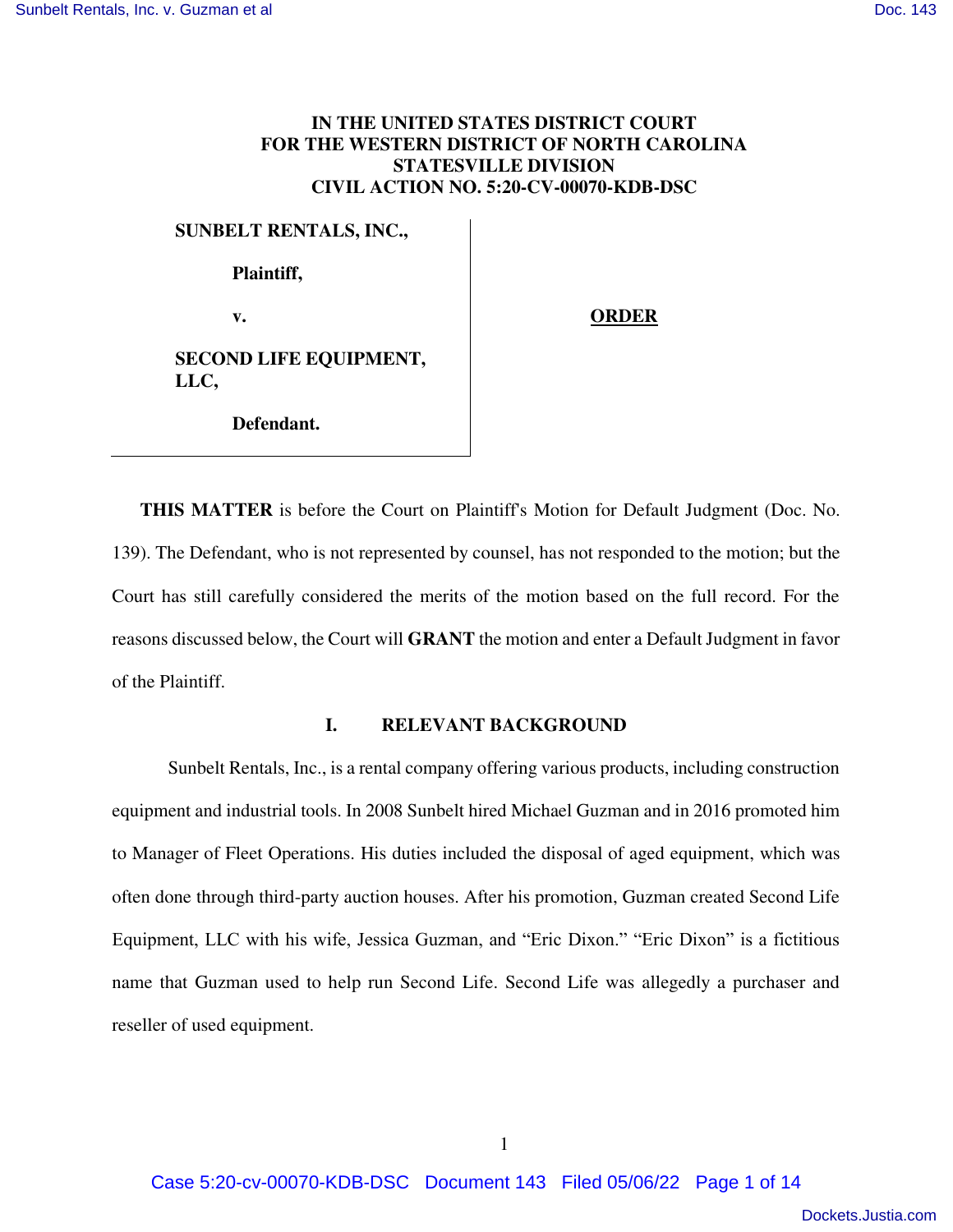Between June 2019 and May 2020, Guzman engaged in a ruse to defraud Sunbelt by selling its assets through Second Life and another shell company. Guzman used bidadoo, an online auction house, to sell equipment owned by Sunbelt. Guzman, as "Eric Dixon," contacted bidadoo and expressed an interest in selling equipment that he claimed had been sold to Second Life by Sunbelt. When bidadoo contacted Guzman, as a representative of Sunbelt, directly to confirm the sale, he hoodwinked them by confirming "Dixon's" story.

Due to this deception, 398 assets rightfully belonging to Sunbelt were uploaded on Second Life's customer portal with bidadoo and sold. The proceeds were then deposited into a Wells Fargo account controlled by Second Life and the Guzmans. The Guzmans used the proceeds to purchase various properties, vacations, and investments in securities. To conceal this ruse, Guzman manipulated the internal records of Sunbelt. This deceit was achieved by: (1) altering serial numbers for certain equipment in Sunbelt's system to make it appear that the equipment had been previously sold by Sunbelt, even though in reality it remained in Sunbelt's possession; (2) falsifying Sunbelt's records to make it appear that certain equipment had been disposed of or written off the books as junk when the equipment had not in fact been junked and still belonged to Sunbelt; and (3) manipulating credit remittances from equipment manufactures and trade package partners, by adding or dropping equipment from spreadsheets, while ensuring the dollar value remained the same, so that, while the assets listed might be different, the credit shown would match.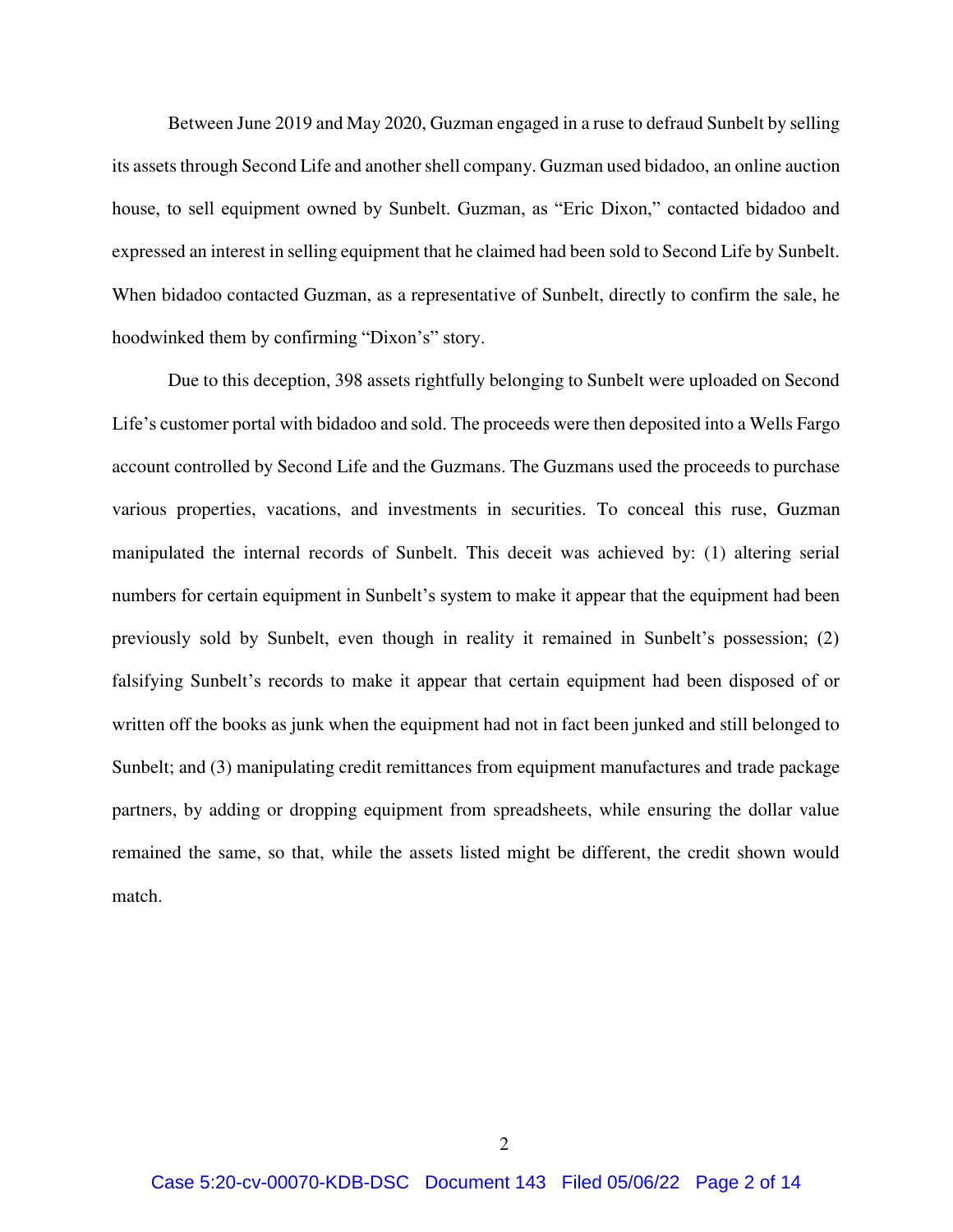In the associated criminal case, *United States v. Michael R. Guzman*, Case No. 5:21-CR-31, Guzman pleaded guilty to counts of wire fraud and money laundering. Guzman further admitted that the proceeds of fraudulently selling Sunbelt's assets totaled \$4,044,475.<sup>1</sup>

In this civil matter, Sunbelt now moves for an entry of a default judgment under Rule 55(b)(2) of the Federal Rules of Civil Procedure against defendant Second Life Equipment LLC for its claims of: unjust enrichment (Claim 2); fraud (Claim 3); fraudulent concealment (Claim 4); conversion (Claim 5); unfair and deceptive trade practices (Claim 6); and violation of the North Carolina and federal RICO acts (Claims 7 and 8). (Doc. No. 140).

### **II. LEGAL STANDARD**

A motion for default judgment is governed by Rule 55 of the Federal Rules of Civil Procedure. Fed R. Civ. P. 55. Rule 55(b) "authorizes the entry of a default judgment when a Defendant fails 'to plead or otherwise defend' in accordance with the Rules." *United States v. Moradi*, 673 F.2d 725, 727 (4th Cir.1982). A defaulting party is found to admit the factual allegations of the Plaintiff's complaint but is not held to admit conclusions of law or allegations of liability that are not well-pleaded. *Ryan v. Homecomings Fin. Network*, 253 F.3d 778, 780 (4th Cir. 2001). A plaintiff's burden in moving for default judgment is not satisfied by simply pleading facts; the plaintiff's complaint must also state a cognizable claim to which his or her well-pleaded facts provide support and show an entitlement to relief. *Id*.

Summary judgment is appropriate "if the movant shows that there is no genuine dispute as to any material fact and the movant is entitled to judgment as a matter of law." *Variety Stores, Inc. v. Wal-Mart Stores, Inc.*, 888 F.3d 651, 659 (4th Cir. 2018) (quoting Fed. R. Civ. P. 56(a)); *see* 

 $\overline{a}$ 

<sup>&</sup>lt;sup>1</sup> The Court also granted Plaintiff's partial summary judgment motion against Michael Guzman in this civil matter. *See* Doc. No. 137.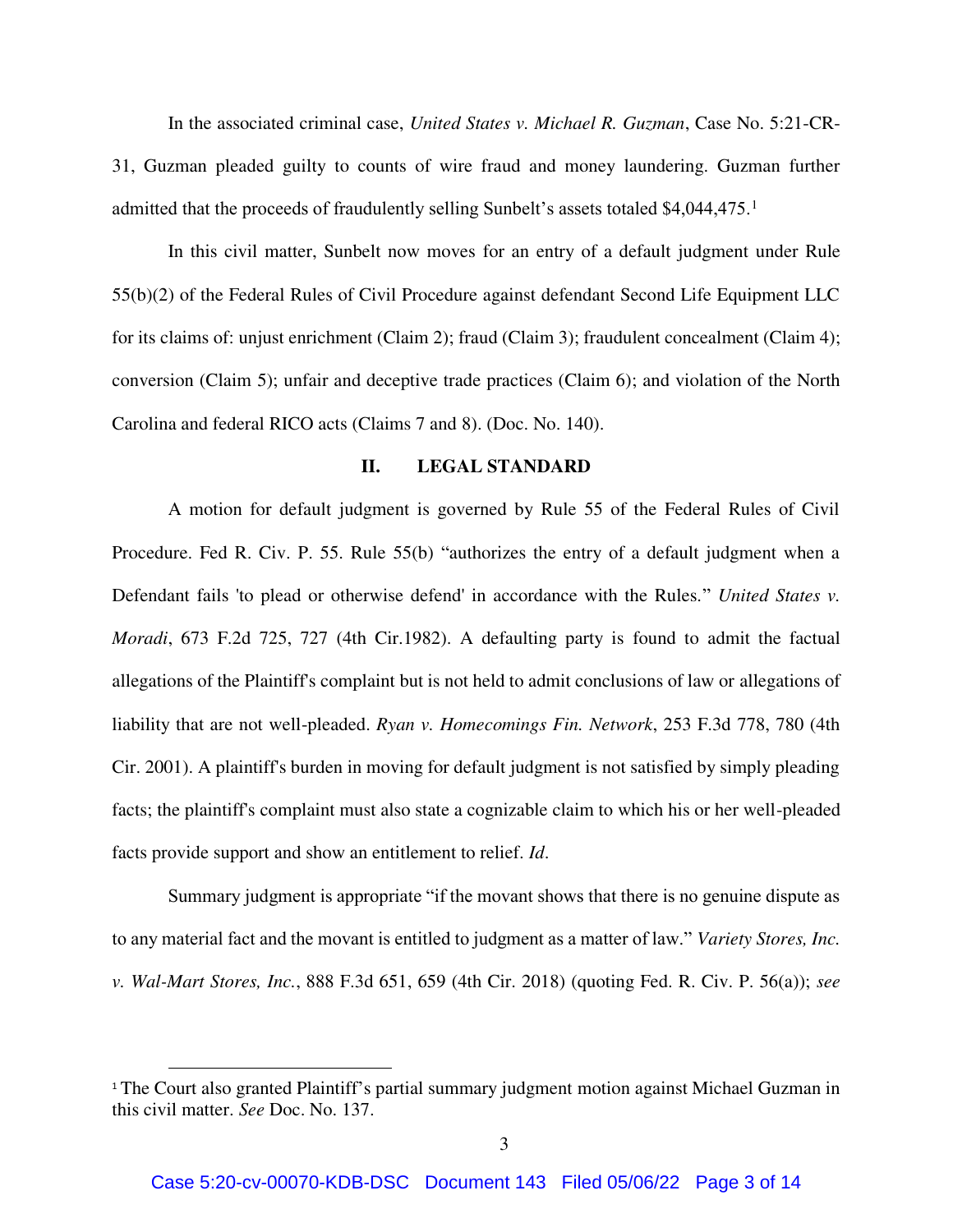*United States, f/u/b Mod. Mosaic, LTD v. Turner Constr. Co*., *et al*., 946 F.3d 201, 206 (4th Cir. 2019).

A factual dispute is considered genuine "if the evidence is such that a reasonable jury could return a verdict for the nonmoving party." Anderson v. Liberty Lobby, Inc., 477 U.S. 242, 248 (1986). "A fact is material if it might affect the outcome of the suit under the governing law." *Vannoy v. Federal Rsrv. Bank of Richmond*, 827 F.3d 296, 300 (4th Cir. 2016) (quoting *Libertarian Party of Va. v. Judd*, 718 F.3d 308, 313 (4th Cir. 2013)).

The party seeking summary judgment bears the initial burden of demonstrating the lack of a genuine issue of material fact through citations to the pleadings, depositions, answers to interrogatories, admissions, or affidavits in the record. *See Celotex Corp. v. Catrett*, 477 U.S. 317, 323 (1986); *Bouchat v. Baltimore Ravens Football Club, Inc.*, 346 F.3d 514, 522 (4th Cir. 2003). "The burden on the moving party may be discharged by 'showing' ... an absence of evidence to support the nonmoving party's case." *Celotex*, 477 U.S. at 325. Once this initial burden is met, the burden shifts to the nonmoving party. The nonmoving party "must set forth specific facts showing that there is a genuine issue for trial," *Id*. at 322 n.3. The nonmoving party may not rely on mere allegations or denials of allegations in his pleadings to defeat a motion for summary judgment. *Id*. at 324.

In determining whether summary judgment is appropriate, "courts must view the evidence in the light most favorable to the nonmoving party and refrain from weigh[ing] the evidence or mak[ing] credibility determinations." *Variety Stores,* 888 F.3d at 659 (internal quotation marks omitted) (quoting *Lee v. Town of Seaboard*, 863 F.3d 323, 327 (4th Cir. 2017)); *see Modern Mosaic* at \*2. "Summary judgment cannot be granted merely because the court believes that the movant will prevail if the action is tried on the merits." *Jacobs v. N.C. Admin. Off. of the Courts*,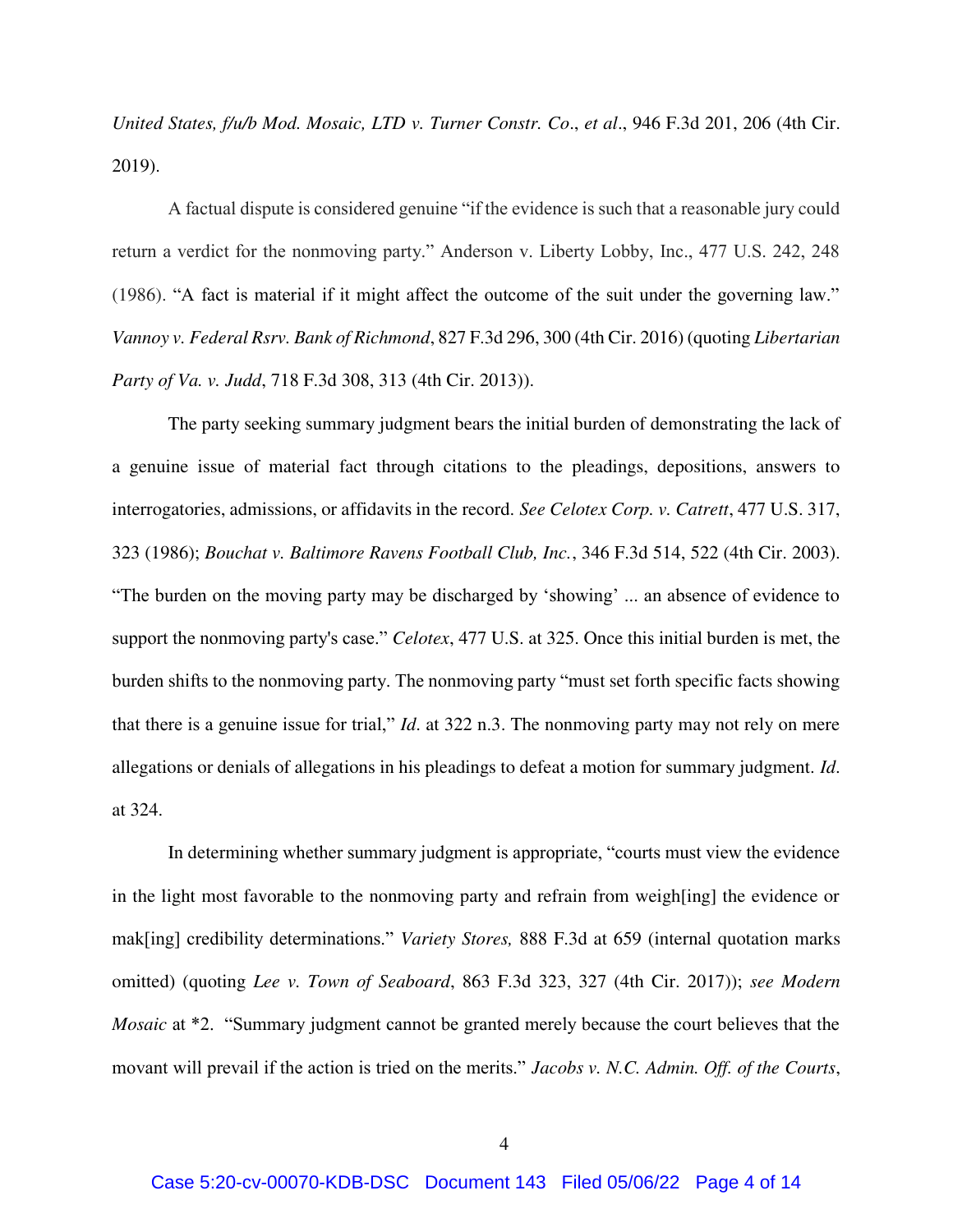780 F.3d 562, 568-69 (4th Cir. 2015) (quoting 10A Charles Alan Wright & Arthur R. Miller et al., Federal Practice & Procedure § 2728 (3d ed.1998)).

However, "[w]here the record taken as a whole could not lead a rational trier of fact to find for the nonmoving party, there is no genuine issue for trial." *Ricci v. DeStefano*, 557 U.S. 557, 586 (2009) (internal citations omitted). "Only disputes over facts that might affect the outcome of the suit under the governing law will properly preclude the entry of summary judgment. Factual disputes that are irrelevant or unnecessary will not be counted." *Anderson*, 477 U.S. at 248. The mere argued existence of a factual dispute does not defeat an otherwise properly supported motion. *Id*. If the evidence is merely colorable, or is not significantly probative, summary judgment is appropriate. *Id*. at 249-50.

In the end, the question posed by a summary judgment motion is whether the evidence as applied to the governing legal rules "is so one-sided that one party must prevail as a matter of law." *Id*. at 252.

#### **III. DISCUSSION**

Default was entered against Second Life because of its failure to obtain substitute counsel as ordered by this Court. (Doc. No. 105, 107). The failure of a corporation to retain counsel supports the entry of a default judgment. *See e.g.*, *Herrmann Int'l, Inc. v. Herrmann Int'l Eur.,* No. 1:17-CV- 0073-MR, 2021 WL 861712 (W.D.N.C. Mar. 8, 2021) (entering default judgment when corporate defendants failed to retain new counsel). Second Life has therefore defaulted and has admitted all well-pleaded allegations of fact in the complaint. *See J & J Sports Prods., Inc. v. Romenski*, 845 F. Supp. 2d 703, 705 (W.D.N.C. 2012) (citing *Ryan v. Homecomings Fin. Network*, 253 F.3d 778, 780 (4th Cir.2001)).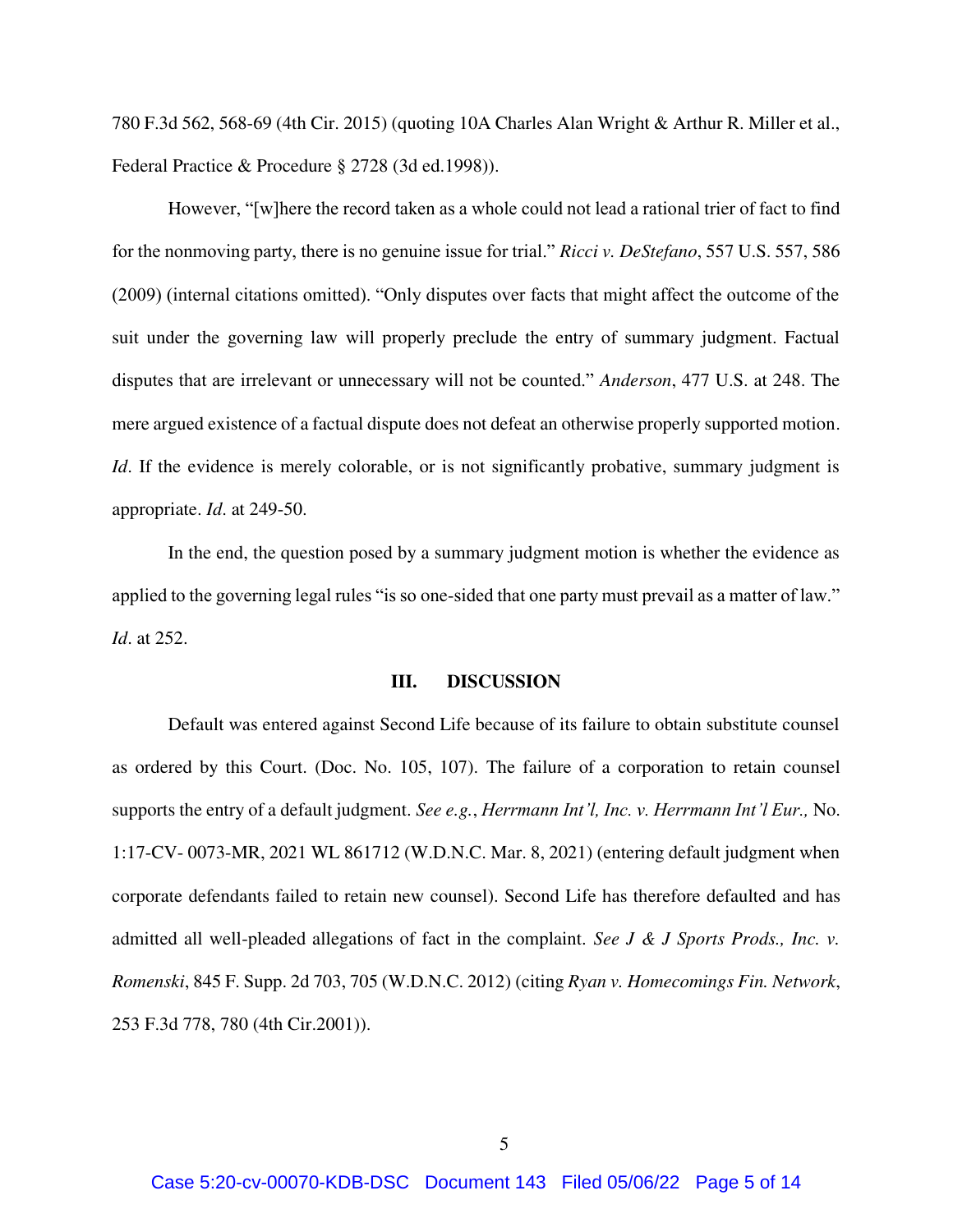As a threshold issue, Second Life was the alter ego of Michael Guzman. When a "corporation is so operated that it is a mere instrumentality or alter ego of the sole or dominant shareholder…the corporation and the shareholder [are] treated as one and the same person." *Henderson v. Sec. Mortg. & Fin. Co*., 273 N.C. 253, 260, 160 S.E.2d 39 (1968). Michael Guzman wholly controlled the activities of Second Life and consequently Second Life did not exist outside of being a mere tool of Guzman's fraudulent scheme. (Doc. 1 ¶139). Guzman used his control of Second Life to commit his crimes. *Id*. ¶140. Second Life is therefore the alter ego of Michael Guzman and is liable to the same extent as Guzman. *See Est. of Hurst v. Moorehead I, LLC*, 748 S.E.2d 568, 574 (2013); *Glenn v. Wagner*, 313 N.C. 450, 454, 329 S.E.2d 326, 330 (1985).

#### *A. Count Two: Unjust Enrichment*

 $\overline{a}$ 

Unjust enrichment "was devised by equity to exact the return of or payment for" a measurable benefit "where it would be unfair for the recipient to retain [it] without the contributor being repaid or compensated." *Mountain Land Props., Inc. v. Lovell*, 46 F. Supp. 3d 609, 629 (W.D.N.C. 2014). The elements of unjust enrichment are: "(1) a measurable benefit conferred on defendant; (2) that the defendant consciously accepted; and (3) the benefit was not conferred on the defendant officiously or gratuitously." *Id.* Sunbelt has satisfied all the required elements.

Second Life at no time had any valid ownership interest in Sunbelt's equipment. (Doc. 1 ¶30). Yet Second Life participated in the sale of Sunbelt's equipment, through an online auction house Bidadoo, and consciously received proceeds from the sale of Sunbelt's assets. *Id*. ¶¶ 30, 32- 33, 76.<sup>2</sup> Sunbelt undisputedly had exclusive rights over these proceeds. *Id*. ¶¶ 30, 35, 38. This establishes that Second Life consciously received a measurable benefit.

<sup>2</sup> Even though the proceeds were from a third party, bidadoo, North Carolina law does not require the plaintiff to directly confer the benefit on the defendant to recover for unjust enrichment. *See*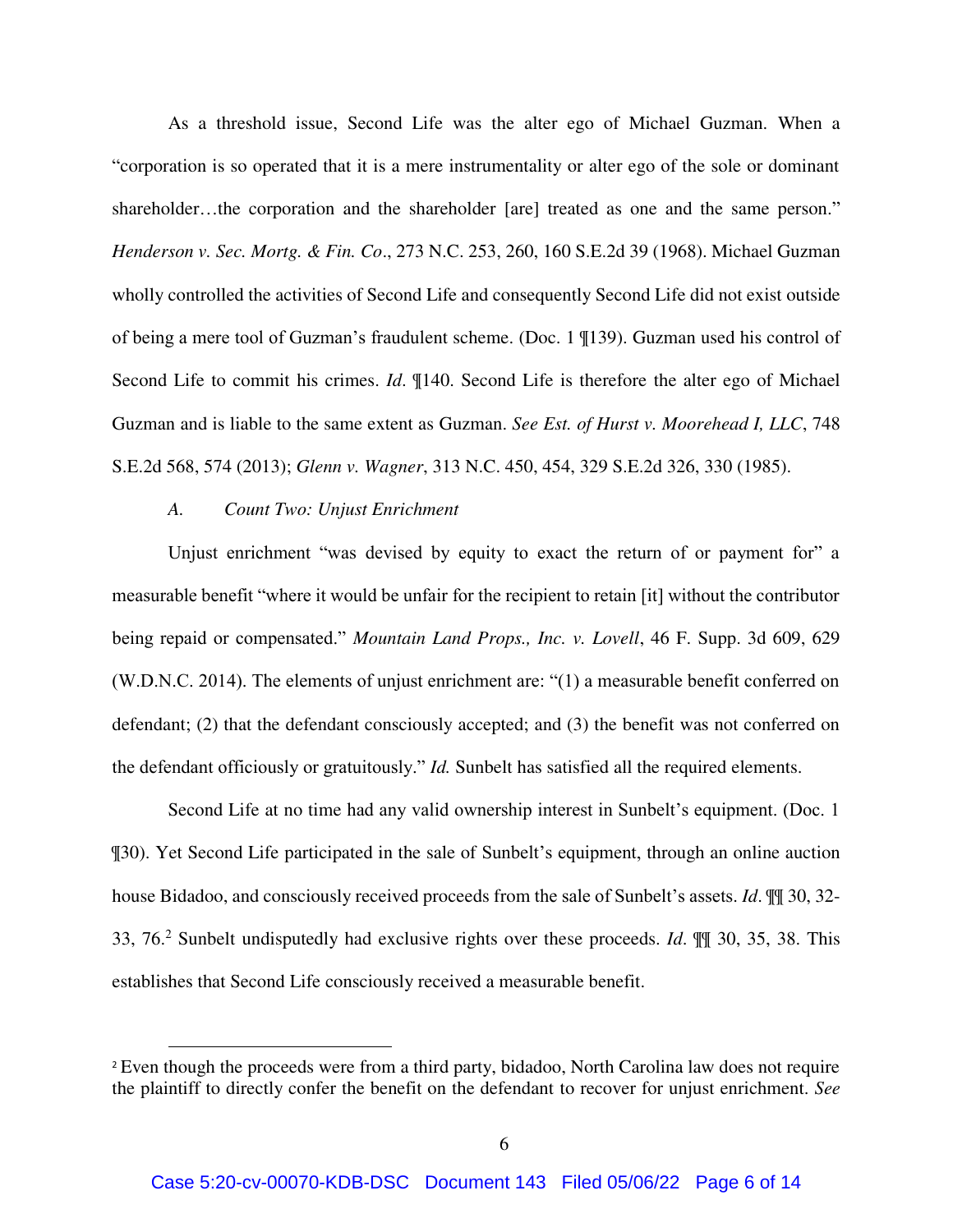Lastly, Sunbelt was unaware that Second Life and the Guzmans were engaged in this fraud and that the proceeds were being paid into Second Life's account. *Id*. ¶¶ 35,38. Thus, there can be no argument that the benefit was officiously or graciously given. In sum, Second Life was unjustly enriched at Sunbelt's expense for \$4,044,475. As a result, Sunbelt is entitled to summary judgment on Count Two, Unjust Enrichment.

# *B. Count Three: Fraud*

 $\overline{a}$ 

North Carolina law defines fraud as: "(1) a false representation or concealment of a material fact, (2) reasonably calculated to deceive, (3) made with intent to deceive, (4) which does in fact deceive, (5) resulting in damage to the injured party." *Byrd v. Johnny F. Smith Truck & Dragline Serv., Inc.*, 2006 WL 8438437, at \*2 (E.D.N.C. Aug. 28, 2006) (citing *Rowan Cnty. Bd. of Educ. v. U.S. Gypsum Co*., 332 N.C. 1, 17 (1992)).

Second Life admits that it has made several false representations and concealments of material fact to Sunbelt. (Doc. 1 ¶¶63-67, 82-86). Second Life was expressly created to misrepresent itself as a dealer for the disposing of Sunbelt's equipment. *Id*. ¶37. Second Life admits that Michael Guzman, on its behalf, manipulated Sunbelt's financial records so the assets it sold were recorded as being sold to other Sunbelt vendors as part of a trade package. *Id*. ¶¶39- 42, 63-65, 83. Additionally, Guzman, on Second Life's behalf, fraudulently issued credits to Sunbelt vendors, created false vendor accounts, and changed equipment asset numbers and serial numbers to conceal the scheme. *Id*. ¶¶39-56, 64-65, 83. These misrepresentations led Sunbelt to believe that its accounting records reflected equipment sold on its behalf, when in fact, the assets

*New Prime, Inc. v. Harris Transp. Co.*, 729 S.E.2d 732, 743-744 (N.C. App. 2012) (citing the Restatement (Third) of Restitution and Unjust Enrichment § 48, the court noted that "if a third person makes a payment to the defendant to which (as between claimant and defendant) the claimant has a better legal or equitable right, the claimant is entitled to restitution from the defendant as necessary to prevent unjust enrichment.")).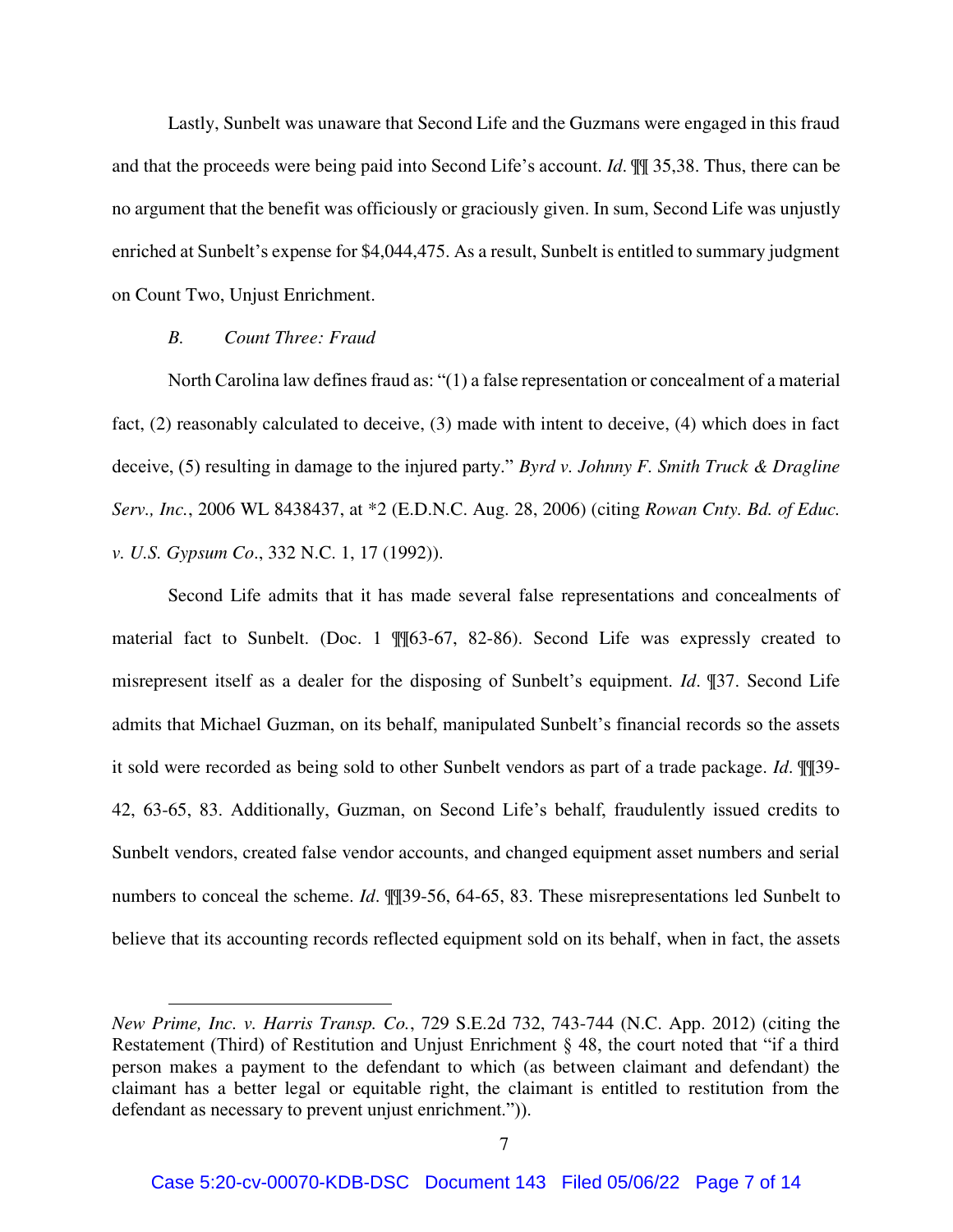had been sold to benefit Second Life and the Guzmans. *Id*. ¶83. Second Life has admitted that its false representations and concealments were reasonably calculated to deceive Sunbelt. *Id*. as ¶86.

 Finally, Sunbelt was in fact deceived by Second Life's actions. Sunbelt reasonably believed that its used equipment was being sold on behalf of it and that its financial records were accurate. *Id*. ¶¶87-88. Second Life diverted the \$4,044,475 in proceeds rightfully belonging to Sunbelt to its own bank account. *Id*. ¶89; Doc. No. 138; Case No. 5:21-CR-31 Doc. No. 4 ¶12. For these reasons, Sunbelt is entitled to summary judgment on its fraud claim against Second Life.<sup>3</sup>

# *C. Count Four: Fraudulent Concealment*

 $\overline{a}$ 

Fraudulent concealment is a form of misrepresentation entitling a plaintiff to damages. *Friedland v. Gales*, 131 N.C. App. 802, 807, 509 S.E.2d 793, 797 (1998). The elements of fraudulent concealment are: (1) concealment of a "[past or existing] material fact, (2) reasonably calculated to deceive, (3) made with intent to deceive, (4) which does in fact deceive, (5) resulting in damage to the injured party." *Hardin v. KCS Int'l., Inc*. 199 N.C. App. 687, 696, 682 S.E.2d 726, 733 (2009).

Again, Second Life has admitted that it made several false representations and concealments of material facts to Sunbelt and that it was expressly created to participate in the Guzman's scheme to dispose of Sunbelt's equipment for personal gain. (Doc. 1 ¶¶ 37, 63-67, 82- 86). Further, Michael Guzman, Sunbelt's employee, manipulated Sunbelt's financial records on

<sup>&</sup>lt;sup>3</sup> As noted above, Second Life is the alter ego of Michael Guzman, and is thereby liable for his actions. Guzman has made a knowing and voluntary guilty plea based on his fraudulent scheme, through which he admitted that Second Life was "used in his fraudulent scheme as a purported purchaser and reseller of used equipment." (Case No. 5:21-CR-31 Doc. No 4 ¶15). Accordingly, the plea and supporting Factual Basis constitute an admission of all elements and material facts of those charges, and Second Life is estopped from denying fraud in this case. *Byrd*, 2006 WL 8438437, at \*3 (granting summary judgment on fraud claim where defendant's involvement in fraud "was clearly a necessary element of the prior plea agreement," meaning that defendant's "prior admissions are therefore binding" as evidence of fraudulent conduct).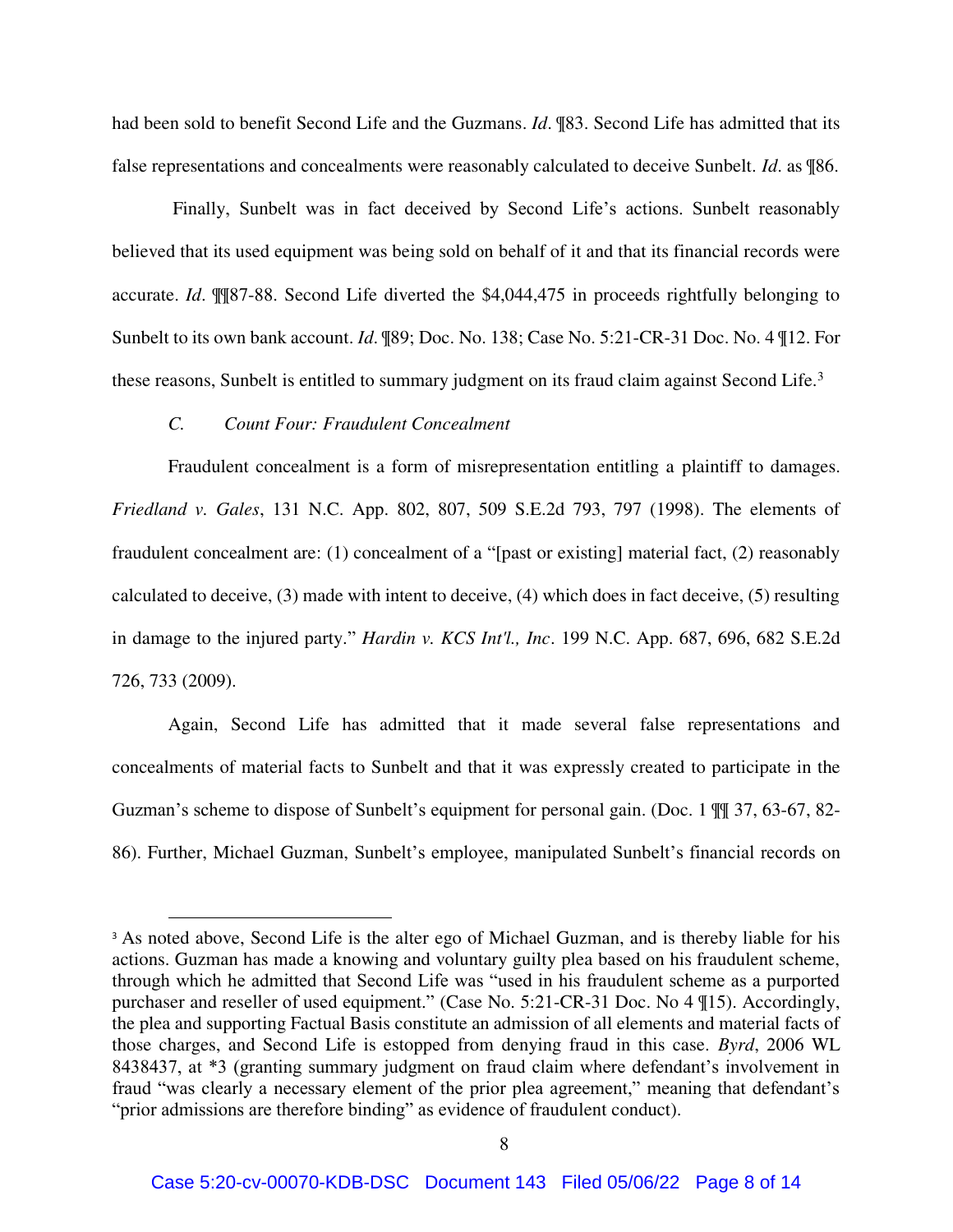Second Life's behalf. *Id*. ¶¶39-42, 63-65, 83. Second Life diverted the \$4,044,475 in proceeds rightfully belonging to Sunbelt into its own bank account. *Id*. ¶89. Accordingly, Sunbelt is entitled to summary judgment on its fraudulent concealment claim against Second Life.

#### *D. Count Five: Conversion*

Conversion is the "unauthorized assumption and exercise of the right of ownership over goods or personal chattels belonging to another, to the alteration of their condition or the exclusion of an owner's rights." *Amazon Logistics, Inc. v. Un4Given Transp*., Inc., 2020 WL 4505536, at \*2 (W.D.N.C. Aug. 5, 2020) (quoting *White v. Consol. Plan., Inc*., 603 S.E.2d 147, 165 (N.C. Ct. App. 2004)). The two essential elements of a conversion claim are "ownership in the plaintiff and wrongful possession or conversion by the defendant." *Id*. These elements are straightforwardly met here.

Second Life misrepresented to Bidadoo that the equipment owned by Sunbelt belonged to Second Life. (Doc. 1 ¶¶30-32). Second Life instructed Bidadoo to deposit the proceeds from the sale of Sunbelt's equipment into Second Life's bank account. *Id*. ¶¶32-34, 102-04. Simply put, Second Life, without authorization, assumed and exercised the right of ownership over Sunbelt's equipment and the proceeds derived from their sale, to the exclusion of and inconsistent with Sunbelt's ownership rights. *Id*. ¶105; *see United States v. Riggs*, 2020 WL 1528413, at \*2 (E.D.N.C. Mar. 30, 2020) (granting summary judgment for plaintiff on conversion claim where "[b]y selling the . . . tractor and the GMC truck . . . defendants deprived [plaintiff] of its ownership interest in the pledged collateral," constituting "wrongful exclusion of plaintiff's ownership rights" and entitling plaintiff to restitution). Sunbelt is thus entitled to summary judgment on its conversion claim.

### I. Punitive Damages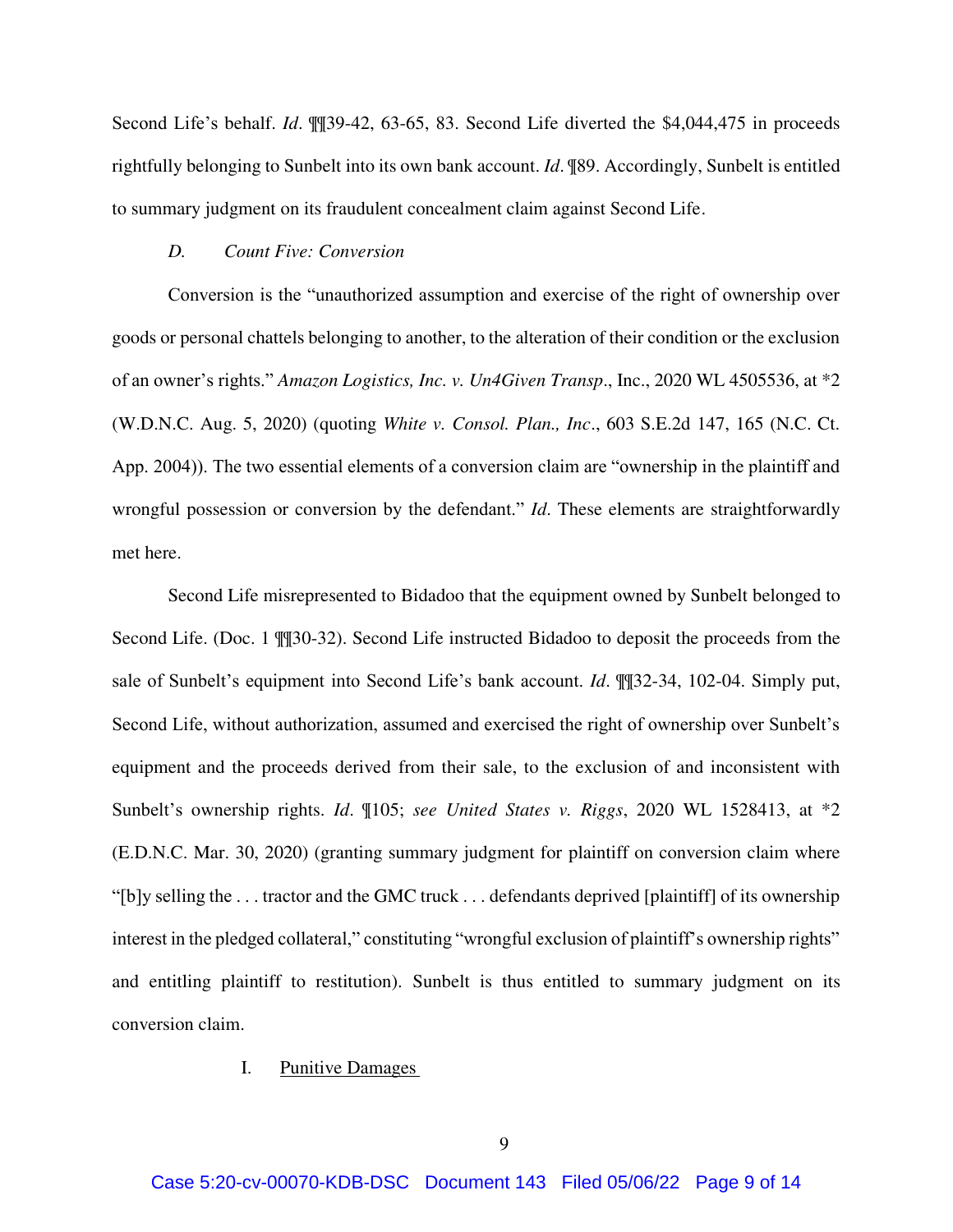Punitive damages may be awarded to "punish a defendant for egregiously wrongful acts and to deter the defendant and others from committing similar wrongful acts." N.C. Gen. Stat. § 1D-1. These damages are available if the plaintiff proves by clear and convincing evidence that fraud, malice, or willful or wanton conduct was present. N.C. Gen. Stat. § 1D-15(a)-(b). Punitive damages may be awarded only if "that person participated in the conduct constituting the aggravating factor giving rise to the punitive damages, or if, in the case of a corporation, the officers, directors, or managers of the corporation participated in or condoned the conduct constituting the aggravating factor giving rise to punitive damages." N.C. Gen. Stat. § 1D-15(c). Second Life has admitted, through default, that it participated in fraud resulting in a loss to Sunbelt of \$4,044,475, which gives rise to punitive damages. *See Slattery v. AppyCity*, LLC, 2021 WL 1124059, at \*11 (N.C. Bus. Ct. Mar. 24, 2021) (awarding punitive damages on summary judgment after holding the plaintiff was entitled to finding of fraud based on the defendants' scheme to defraud the plaintiff of his invested funds through use of a sham company they controlled).

North Carolina law provides that the award of punitive damages should bear "a rational relationship to the sum necessary to punish defendants for their egregiously wrong acts and to deter Defendants and others from committing similar wrongful acts, with a statutory maximum of \$250,000 or three times the compensatory damages, whichever is greater." *See Slattery v. AppyCity, LLC,* 2021 WL 1124059, at \*11 (N.C. Bus. Ct. Mar. 24, 2021) (citing N.C. Gen. Stat. § 1D-25). When determining a punitive damages award the Court must consider the defendant's ability to pay. *See* N.C. Gen. Stat. § 1D-35(2)(i). Here, while the egregious nature of Second Life's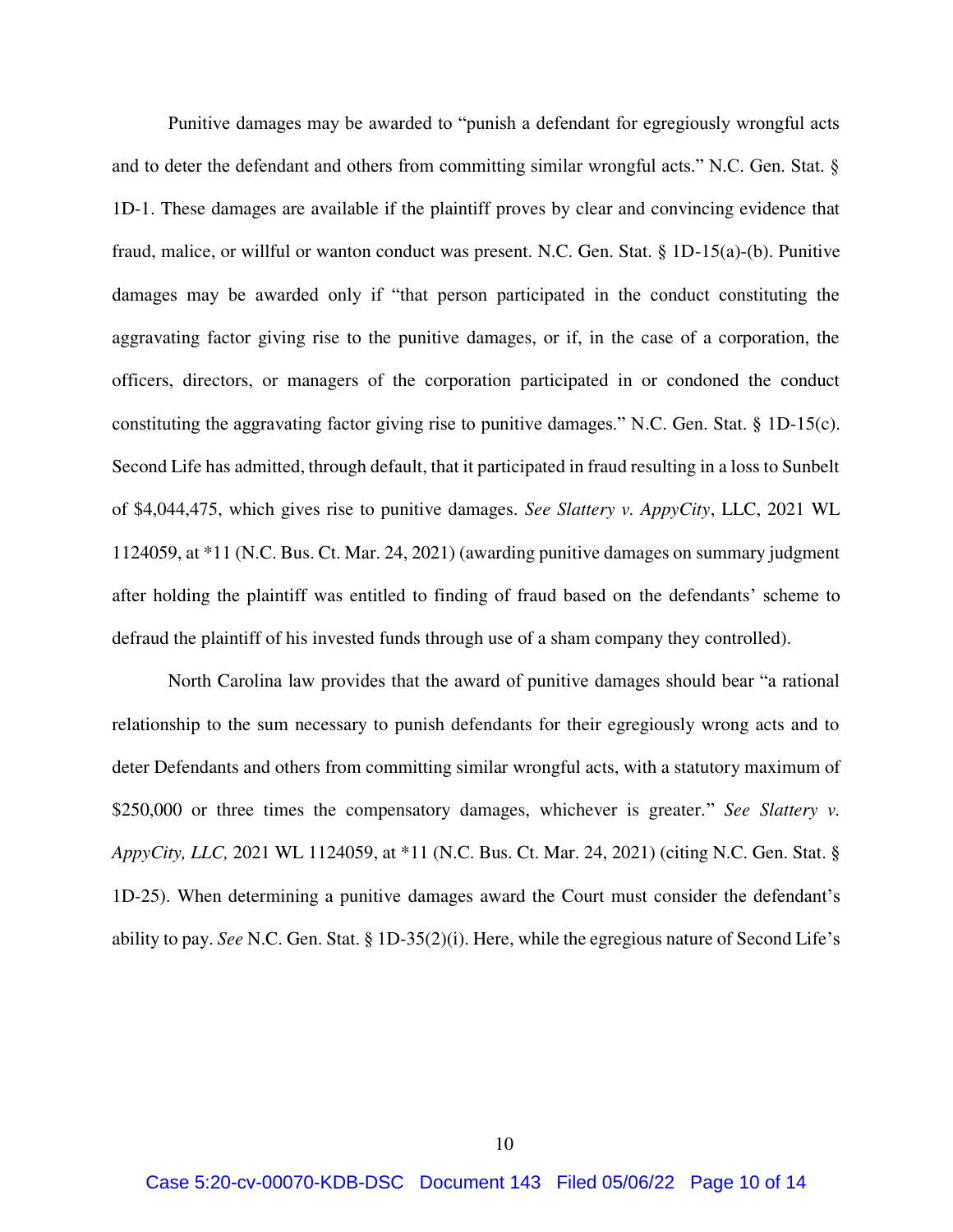fraud is undisputed, its ability to pay the maximum award is doubtful. As a result, Sunbelt is entitled to an award of \$1,000,000 in punitive damages against Guzman.<sup>4</sup>

# *E. Count Six: Unfair and Deceptive Trade Practices*

The North Carolina Unfair and Deceptive Trade Practices Act ("UDTPA") makes unlawful unfair or deceptive acts or practices in or affecting commerce that proximately injures a plaintiff. *See Shepard v. Bonita Vista Properties, L.P*., 664 S.E.2d 388, 395 (N.C. Ct. App. 2008) (citing N.C. Gen. Stat. § 75-1.1). An act is deceptive "if it has a tendency or capacity to deceive" and unfair if it "offends established public policy" or is "immoral, unethical, oppressive, unscrupulous, or substantially injurious to consumers." *Marshall v. Miller*, 276 S.E.2d 397, 403 (N.C. 1981).

Commerce is defined as "all business activities." N.C. Gen. Stat. § 75-1.1(b). North Carolina courts have interpreted business activities broadly. *See Bhatti v. Buckland*, 400 S.E.2d 440, 444 (N.C. 1991). Business activities is defined as "the manner in which businesses conduct their regular, day-today activities, or affairs, such as the purchase and sale of goods, or whatever other activities the business regularly engages in and for which it is organized." *Sara Lee Corp. v. Carter*, 519 S.E.2d 308, 311 (N.C. 1999).

As discussed above, Second Life has committed fraud. Under North Carolina law, "proof of fraud would necessarily constitute a violation of the prohibition against unfair and deceptive acts." *Bhatti*, 400 S.E.2d at 442-43 ("Because the presence of fraud is undisputed, defendant's acts were 'unfair or deceptive.'"). Second Life has also admitted its fraudulent business operations in the sale of equipment for defendants' benefit constitutes commerce. (Doc. No. 1 ¶108). Finally,

 $\overline{a}$ 

<sup>&</sup>lt;sup>4</sup> While Plaintiff is entitled to punitive damages, the Court will not award them because Plaintiff has a right to treble damages under the North Carolina UDTPA. *See Atl. Purchasers, Inc. v. Aircraft Sales, Inc*., 705 F.2d 712, 716 n.4 (4th Cir. 1983) (expressing doubt that the North Carolina courts would uphold an award of punitive damages and statutory treble damages because the remedies are "overlapping.").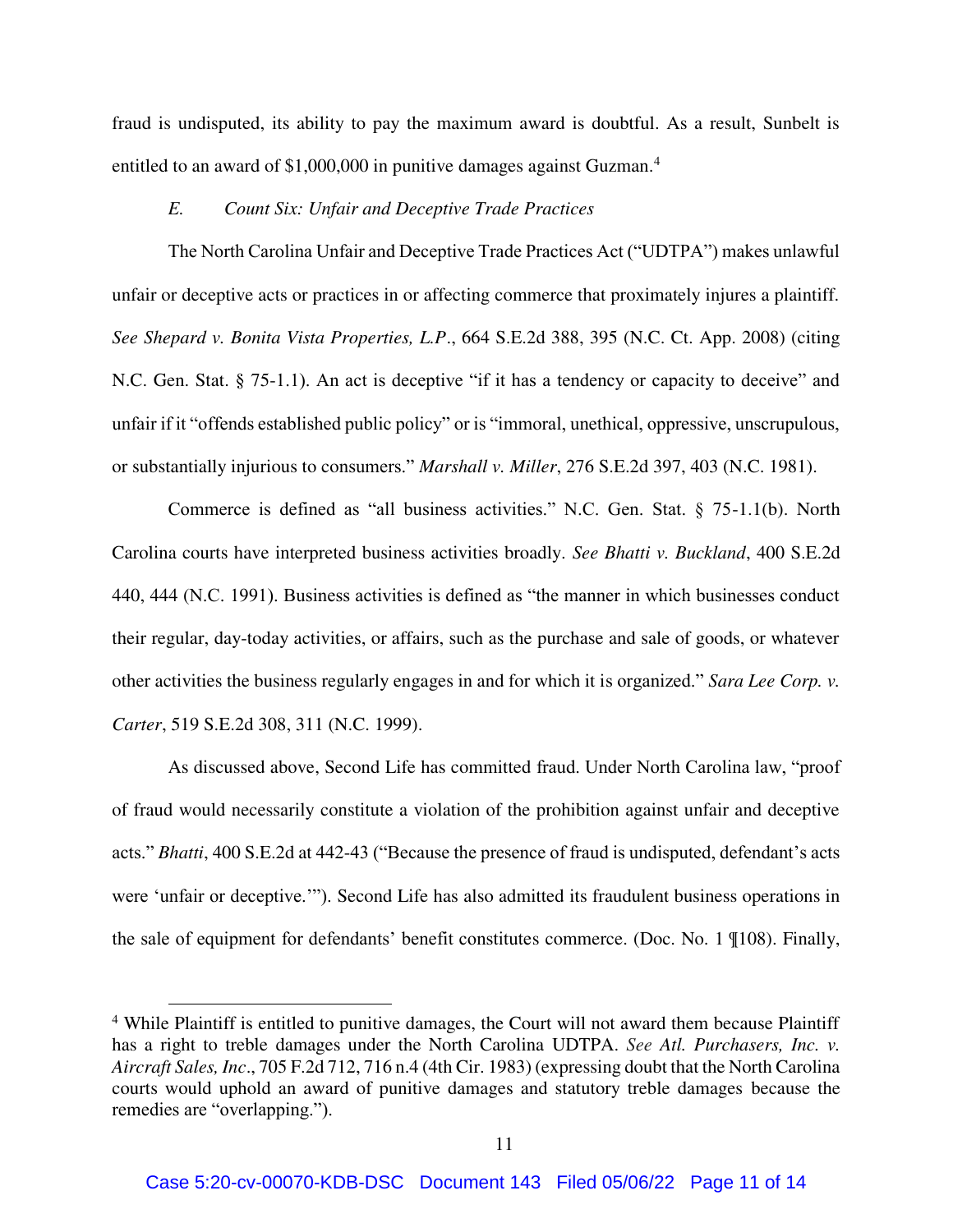Second Life admits that the fraud caused damages to Sunbelt in the amount of \$4,044,475. *Id*.  $\P$ [66, 112; (Doc. No. 138); (Case No. 5:21-CR-31 Doc. Nos. 18  $\P$ 1, 4  $\P$ 19). As all the elements are met, Sunbelt is entitled to summary judgment on its UDTPA claim under N.C. Gen. Stat. §75-1.1. Further, once a violation of Chapter 75 is established, "treble damages must be awarded." *Bhatti*, 400 S.E.2d at 442 (citing *Pinehurst, Inc. v. O'Leary Bros. Realty*, 79 N.C. App. 51, 61, 338 S.E.2d 918, 924 ("damages assessed pursuant to G.S. Sec. 75-1.1 are trebled automatically")). Sunbelt is thus entitled to judgment against Second Life for \$12,133,425.

#### I. Attorneys' fees

North Carolina law permits an award of attorneys' fees upon a finding that "[t]he party charged with the violation has willfully engaged in the act or practice, and there was an unwarranted refusal by such party to fully resolve the matter which constitutes the basis of such suit." N.C. Gen. Stat. §75-16.1. Second Life has not agreed to surrender anything to Sunbelt. This is sufficient for the Court to assess Sunbelt's attorneys' fees against Second Life.

### *F. Count Seven: North Carolina RICO claim*

To state a claim under the North Carolina Racketeer Influenced and Corrupt Organizations Act a plaintiff must allege (1) an injury or damage to his business or property (2) that resulted from two or more acts of organized unlawful activity or conduct, (3) one of which is something other than mail fraud, wire fraud, or fraud in the sale of securities, (4) that resulted in a pecuniary gain to the defendant. *See In re Bostic Const., Inc*., 2010, 435 B.R. 46 (Bankr. M.D.N.C. 2010); N.C. Gen. Stat. § 75D-4(a)(1).

Sunbelt lost \$4,044,475 when Second Life and the Guzmans illegally sold their assets. This loss resulted from Second Life, with the Guzmans, engaging in a pattern of racketeering activity. This pattern of racketeering activity included an act besides mail, wire, or securities fraud – money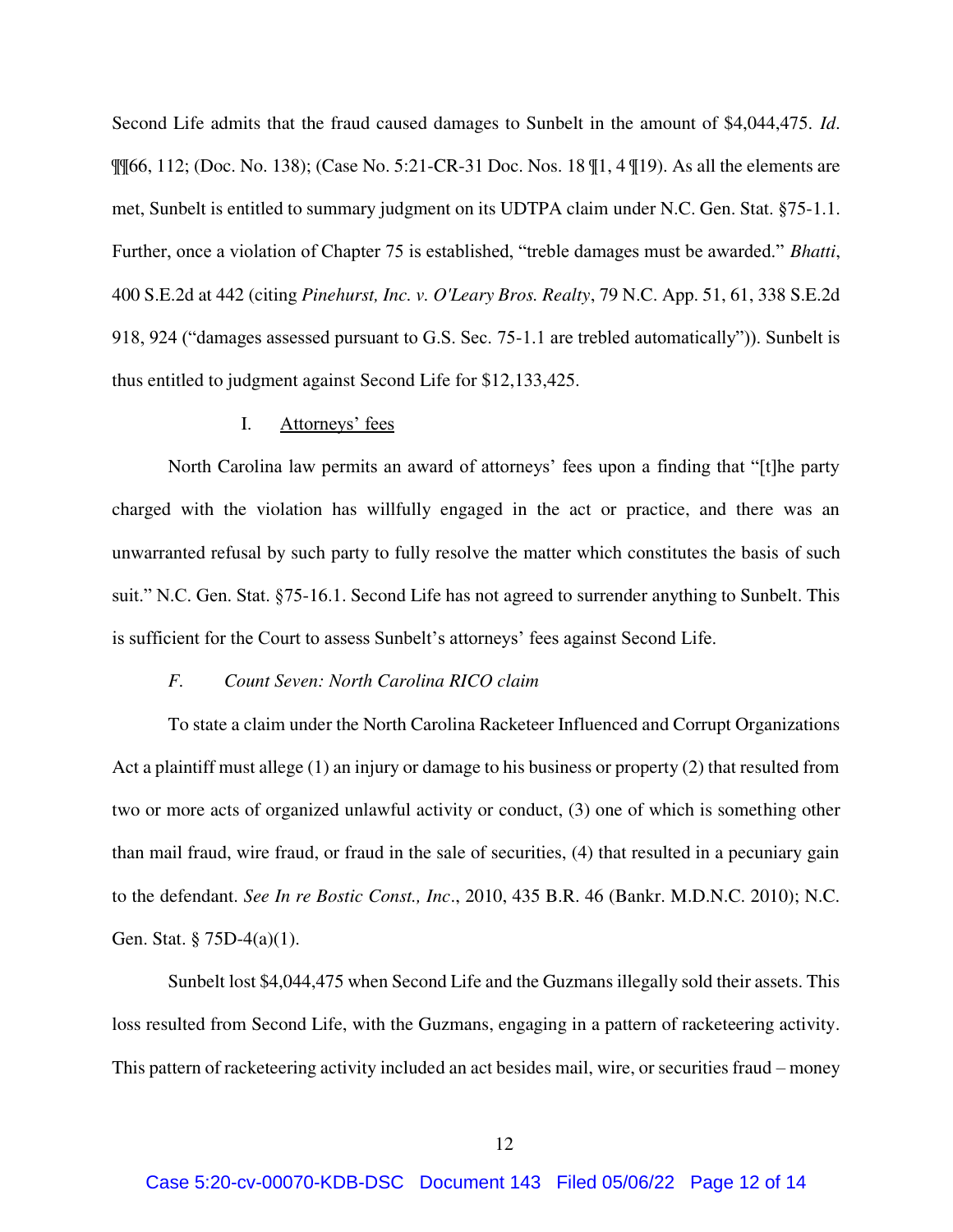laundering. (Doc. 1 ¶¶ 33-38, 63-67, 111-26); *See State of N.C. ex rel. Long v. Cooper*, 14 F. Supp. 2d 767, 772 (E.D.N.C. 1996) (citing N.C.G.S. § 75D-8(c)) (finding a "pattern" under the North Carolina Act is defined similarly to federal law, except that at least one predicate act must be something other than mail, wire, or securities fraud). This pattern sought to acquire Sunbelt's property and to sell it at auction for pecuniary gain, which was then transferred into Second Life's bank account. (Doc. 1  $\mathbb{I}$  28-34, 38, 63, 117-25). Thus, summary judgment will be granted to Sunbelt on its North Carolina RICO claim.

# *G. Count Eight: Federal RICO claim*

The Racketeer Influenced and Corrupt Organizations Act "creates civil liability for those who engage in a pattern of racketeering activity." *GE Inv. Priv. Placement Partners II v. Parker*, 247 F.3d 543, 548 (4th Cir. 2011) (citing 18 U.S.C. §§ 1962, 1964). 18 U.S.C. §1964 creates a cause of action for "[a]ny person injured in his business or property by reason of a violation of [18 U.S.C. §1962]." The elements of a RICO claim under 18 U.S.C. § 1962(c) are (1) the conducting; (2) of an enterprise; (3) through a pattern; (4) of racketeering activity. *See Whitney, Bradley & Brown, Inc. v. Kammermann*, 436 F. App'x 257, 258 (4th Cir. 2011). A RICO enterprise comprises "any individual, partnership, association, or other legal entity, and any union or group of individuals associated in fact although not a legal entity." 18 U.S.C. § 1961(4). Racketeering activity is defined as any act or thread involving specified state or federal crimes, which include mail and wire fraud, while a "pattern" of such racketeering activity requires at least two predicate acts committed within a 10-year period. *Southwood v. Credit Card Sol.,* No. 7:09-CV-00081-F, 2016 WL 8710985, at \*9 (E.D.N.C. Feb. 26, 2016), *report and recommendation adopted sub nom. Southwood v. CCDN, LLC,* No. 7:09-CV-183-F, 2016 WL 1389596 (E.D.N.C. Apr. 7, 2016). Finally, a plaintiff must establish proximate causation, which requires "some direct relation